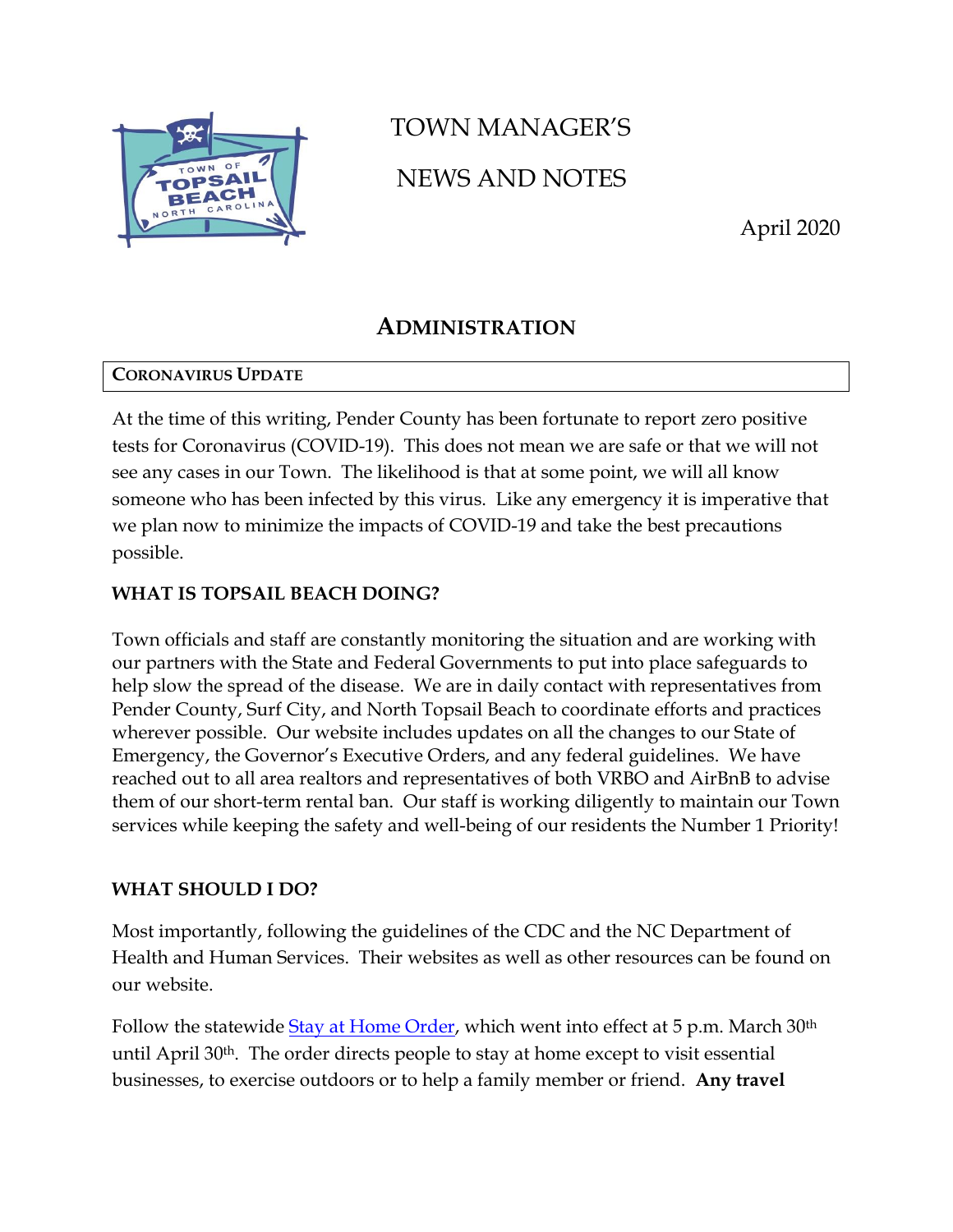**should be limited to only what is essential!** The order also bans gatherings of more than 10 people and directs everyone to stay at least six feet apart from others.

Know the symptoms. Our healthcare facilities our stressed at this point, and we don't



want to unnecessarily burden them. COVID-19 typically causes mild to moderate respiratory illness. Most people with COVID-19 have mild symptoms that do not require hospitalization, although there have been reports of severe illness with a small percentage resulting in death. Respiratory symptoms alone are not an indicator for COVID-19. Symptoms may appear two to 14 days after exposure.

But if you have these symptoms, address it with your doctor

immediately.

You should follow these **[common-sense measures](https://www.cdc.gov/coronavirus/2019-ncov/about/prevention-treatment.html)** to help protect yourself and others from spreading COVID-19 and other viruses:

- Wash your hands frequently with soap and water for at least 20 seconds at a time.
- Avoid touching your eyes, nose and mouth with unwashed hands.
- Avoid close contact with people who are ill.
- Cover your mouth and nose with a tissue when you cough or sneeze.
- Do not reuse tissue after coughing, sneezing or blowing your nose.
- Clean and disinfect surfaces that are frequently touched.
- Practice social distancing when you can, staying at least 6 feet away from others.

## **Thank you for doing their part to reduce Community Spread.**

## **WE ARE TOPSAIL BEACH, AND TOGETHER WE WILL BEAT COVID-19!**

## **BUDGET UPDATE**

Budget preparation is ongoing as our Department Heads continue to review and finetune our financial needs to maintain the level of service Topsail Beach deserves. The impact of the Coronavirus (COVID-19) is expected to significantly affect the development of the FY 2021 Budget. It may also affect some scheduling and the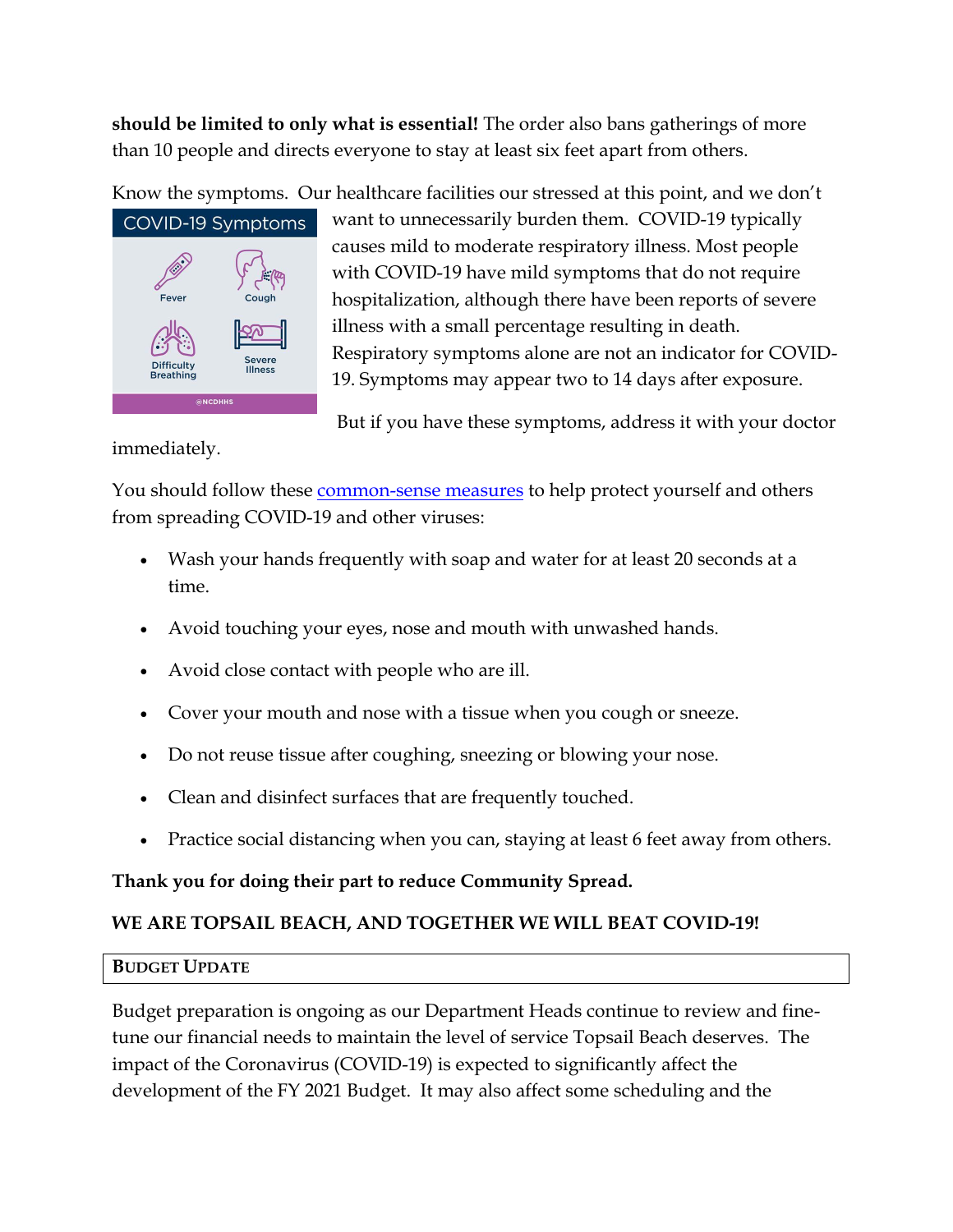preparation of the budget itself as staff reconsiders the impacts on anticipated revenues and expenses, in some cases mandated by the State or Federal governments. In an effort to adhere to Social Distancing recommendations, staff recommends postponing the April 14th workshop, instead providing the Commissioners with summary documents of proposed budget estimates. The Board can re-evaluate the May workshop schedules when appropriate.

#### **BEACH NOURISHMENT PROJECT**

Be sure to visit our website for updates on the progress of our Dredging and Beach Nourishment Project! Look for the icon on the main page to see photos, videos, and detailed information on the project. A new survey of the dredged waterways is now included on the website, highlighting deepwaters for improved boating access. Be sure to visit us on Facebook as well.



# **POLICE**

## **ACTIVITY LOG EVENT SUMMARY MARCH 2020**

| <b>ARREST MADE</b>                |              | <b>ASSIST TO RESCUE</b>              |                |
|-----------------------------------|--------------|--------------------------------------|----------------|
| <b>ALARM CALL</b>                 |              | <b>CALL FOR SERVICE</b>              | 31             |
| <b>CIVIL CITATION</b>             | 10           | <b>DISTURBANCE CALL</b>              | 2              |
| <b>DOG RELATED CALL</b>           |              | <b>LARCENY REPORT</b>                | $\overline{2}$ |
| <b>OPEN DOOR FOUND</b>            | 5            | PARKING COMPLAINT                    | 19             |
| <b>SCHOOL ATTENDED</b>            | $\mathbf{2}$ | <b>SECURITY/BUSINESS CHECK</b>       | 225            |
| <b>SPECIAL WORK</b>               |              | <b>52   STATE CITATION ISSUED</b>    | 15             |
| <b>SUSPICIOUS PERSON</b>          | 4            | <b>SUSPICIOUS / UNLOCKED VEHICLE</b> | 8              |
| <b>TOPSAIL ASSISTED SURF CITY</b> |              | <b>WARNING CITATION ISSUED</b>       | 20             |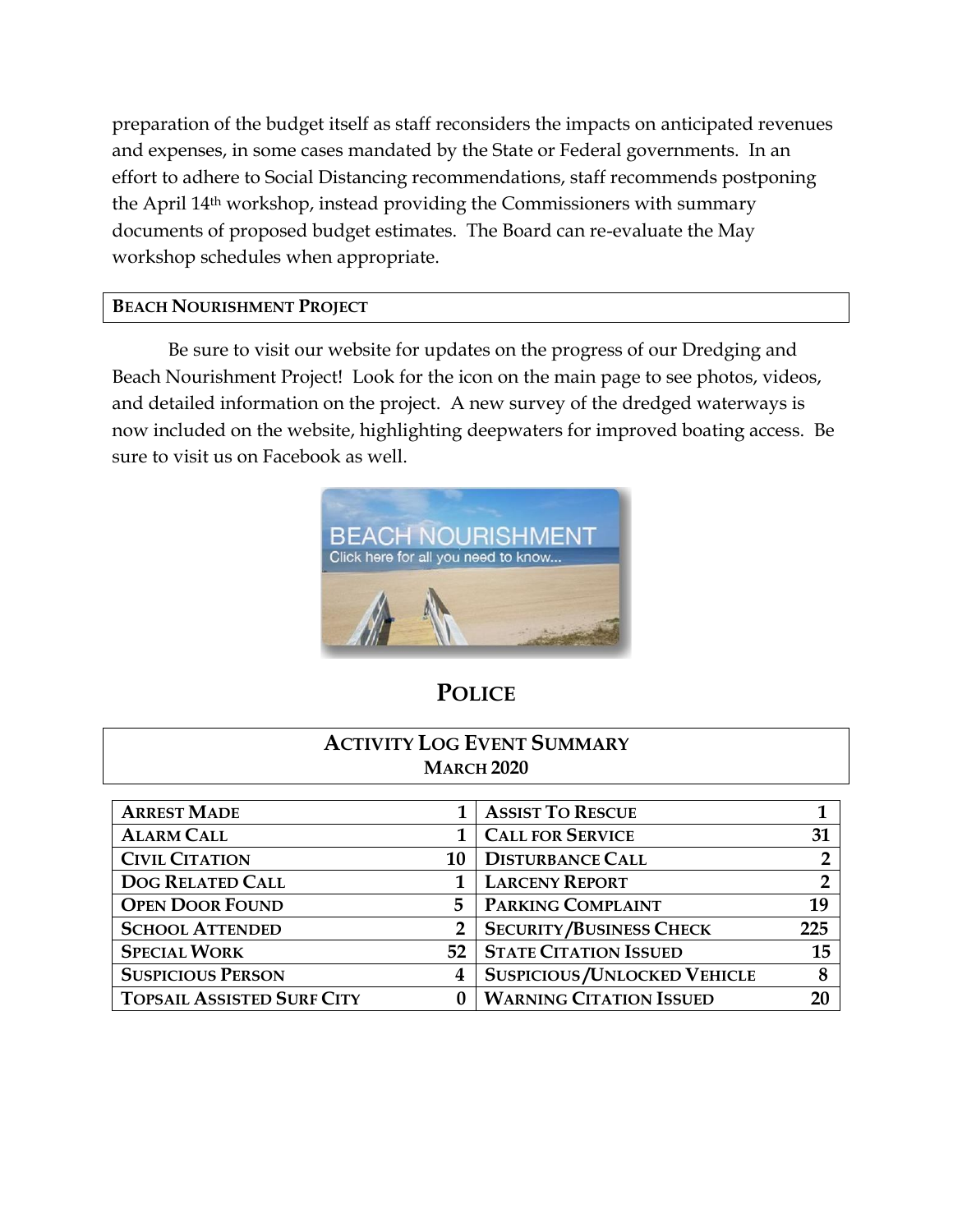# **PUBLIC WORKS**

#### **WATER USAGE**

Below is a look at the average daily water usage for March 2020, and a comparison of the data to 2019. This March our four wells generated at total of 2,831,800 gallons of water for an average of 91,348 gallons a day, an increase from 81,214 in March 2019. Well #5 generated the largest amount for the month, at 998,620 gallons.



#### **Improvements to Smith Avenue Beach Access**



Work is underway to improve the Smith Avenue Beach Access and parking area. Smith Avenue area was one of the hardest hit by Hurricane Florence and we are happy to see it get back to normal. Thanks to Kurt Polzer and his guys for getting it done!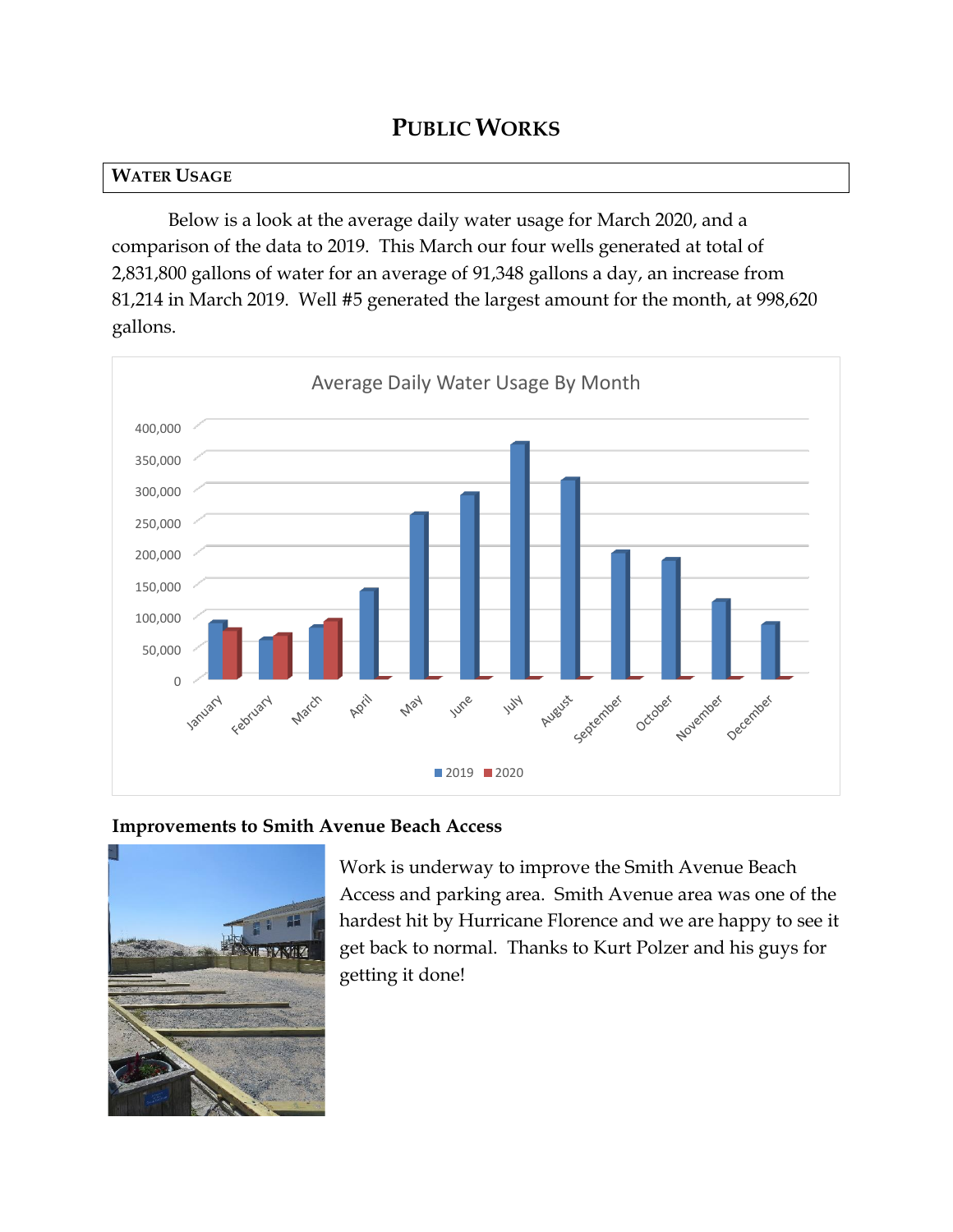# **COMMUNITY DEVELOPMENT**

#### **PLANNING AND ZONING**

The Planning Board meetings are suspended at this time due to our response to COVID-19.

## *CODE ENFORCEMENT*

Weekly field assessments are now being conducted to determine violations including, but not limited to, construction and other debris, signs and right-of-way encroachment in an effort to improve community appearance. Letters have been sent to the Real Estate businesses as a courtesy reminder to bring non-conforming signs into compliance on or before April 6, 2020. A copy of the Town's sign ordinance was also provided. Other violations have been addressed by contacting the property owners and building contractors.

#### **PARKS AND RECREATION**

The Parks and Recreation Advisory Board meetings are suspended at this time due to our response to COVID-19.

Improvements to the Town Center Park are underway as our landscape contractor, Sanderson Landscape Services, complete our spring clean-up! New sod is being placed around our bathroom facility and in other areas that need a little extra attention. The irrigation system is being serviced and our bathrooms are getting some new paint and additional touch-up.